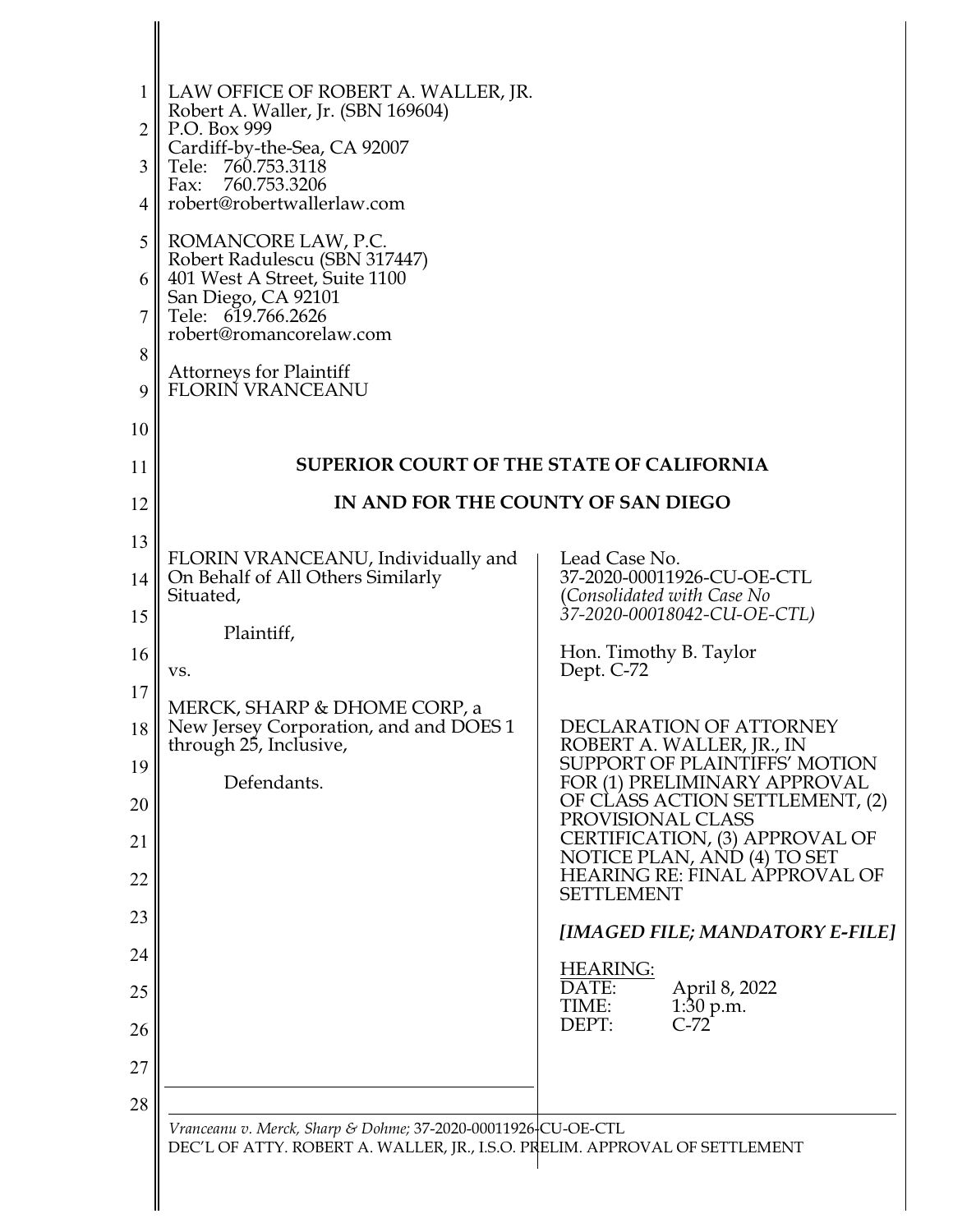I, Robert A. Waller, Jr., hereby declare under penalty of perjury:

2 3 4 5 6 1. I am an attorney licensed to practice before all courts of the State of California and a member of the California Barin good standing. I am co-counsel for plaintiff FLORIN VRANCEANU in this action. I make this declaration in support of Plaintiff's motion for preliminary approval of settlement. I have personal knowledge of the following facts and if called to testify would testify as follows.

7 8 9 10 11 12 13 14 15 16 17 18 19 20 21 22 2. After substantial investigation, including propounding discovery which consisted of FormInterrogatories, three sets of Special Interrogatories, two sets of Requests for Admission, four sets of Requests for Production, and two deposition notices for Person(s) Most Qualified from Defendant Merck, and after reviewing employee records including payroll data and voluminous Excel spreadsheets provided by Defendant containing detailed information of dates of separation, numbers of days between separation and payment of vacation wages, and amounts paid, and providing a detailed analysis of the claimed violations to Defendant's counsel, the parties, through counsel, began settlement discussion. Counsel for the respective parties engaged in settlement discussions directly in part to avoid unnecessary expenses associated with private mediation. All settlement discussions were conducted arms-length and liability was disputed by Defense counsel throughout the negotiations. The Settlement Agreement, which is the result of considerable arm's-length negotiations, is fair, adequate and reasonable and provides a specific, defined benefit to the class. The Settlement Agreement and proposed Notice are attached as Exhibit 1 to the Declaration of Attorney Robert Radulescu filed concurrently hereiwth.

23

1

24 25 26 27 3. Defendant's verified discovery responses and informal data provided confirm the number of potential class members who were employed by Defendant Merck during the class period and who were not timely paid vacation wages upon separation.. According to Defendant's verified responses to discovery, and detailed employee data provided, there were identified to be 160 affected employees.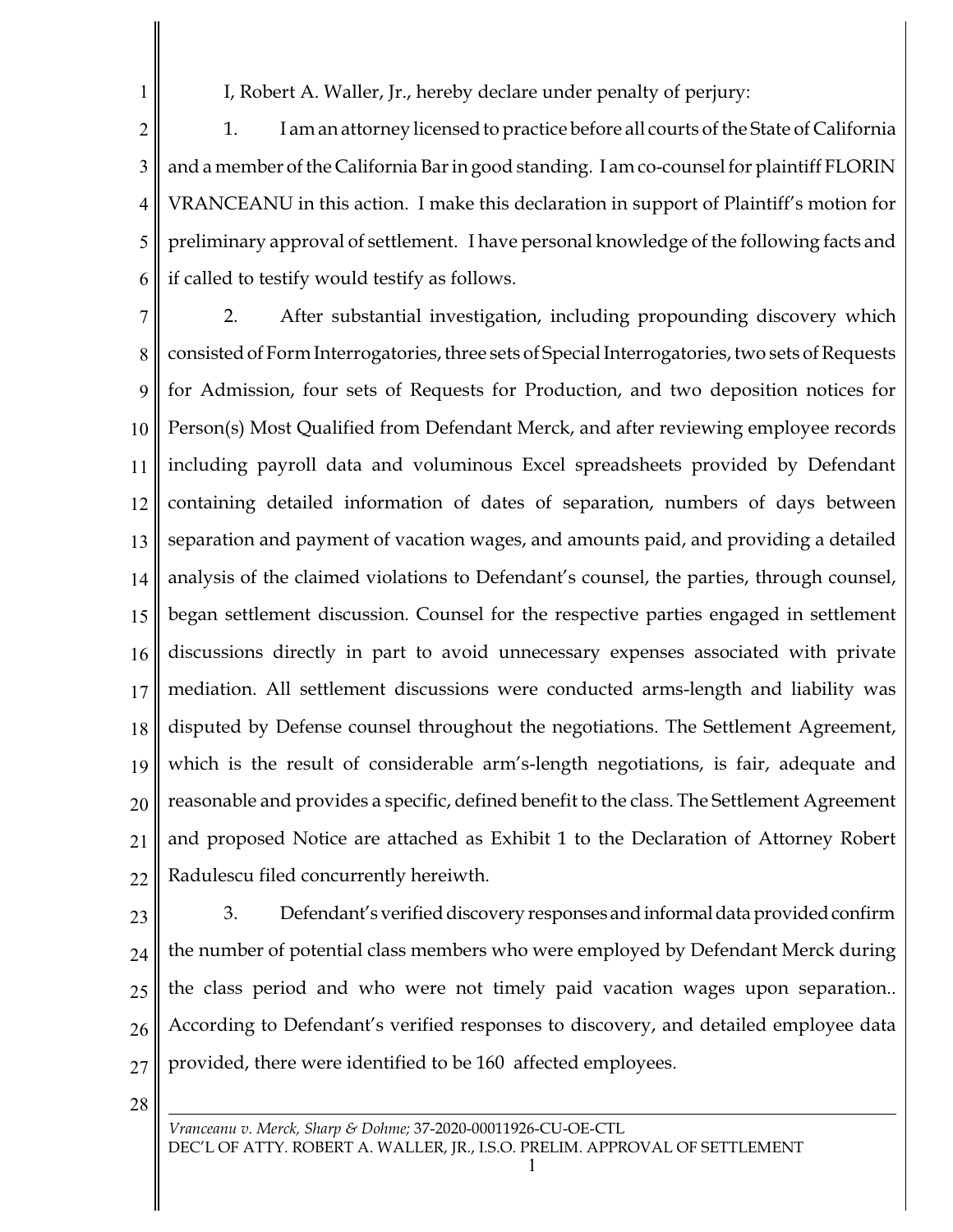1 2 3 4 5 6 7 4. The complaint alleges Defendant denied members of the class timely payment of vacation wages in violation of California Labor Code sections 201, 202, 227.3, and an entitlement to waiting time penalties pursuant to California Labor Code section 203. The waiting time penalties to which any employee are limited are to the number of days they were not paid with a maximum of 30 days. Thus, in a case such as this the penalties to be recovered are essentially capped. And, all employees were eventually paid their accrued vacation wages, just not timely.

8 9 10 11 12 13 14 5. After arm's-length negotiation between counsel the parties have decided to reach a settlement of this action where Defendant Merck has agreed to pay Nine Hundred Twenty-Five Thousand dollars (\$925,000.00) to settle all class and PAGA claims. Based on discovery responses and documents produced by Defendant Merck the estimated full amount of recoverable damages and penalties is approximately One Million Three Hundred Thousand dollars (\$1,300,000.00). The settlement equates to a recovery of approximately 71% of the total recoverable damages and penalties.

15 16 17 18 19 20 21 22 23 24 25 26 27 6. The settlement takes into account the risk, expense, and complexity of further litigation. Should the settlement not be approved Plaintiffs would have to incur additional costs of retaining experts regarding human resources issues surrounding the various alleged failure to pay timely vacation wages upon separation of employment, and an economist expert to perform an economic analysis of the economic damages, if any, suffered by the employees. Based on the relatively small number of employees in the settlement class (+/- 160) the number of provable violations in relation to the amount being paid by Defendant to settle the action, spending the additional money for these experts will likely not result in any meaningful increase in the pro rata recovery for the settlement class and may more likely reduce the overall monetary recovery received by any employee after payment of costs for experts. Moreover, should the settlement not be approved and the case proceed to trial additional costs will be incurred which will likely not result in any meaningful increase in overall recovery to the members of the settlement class.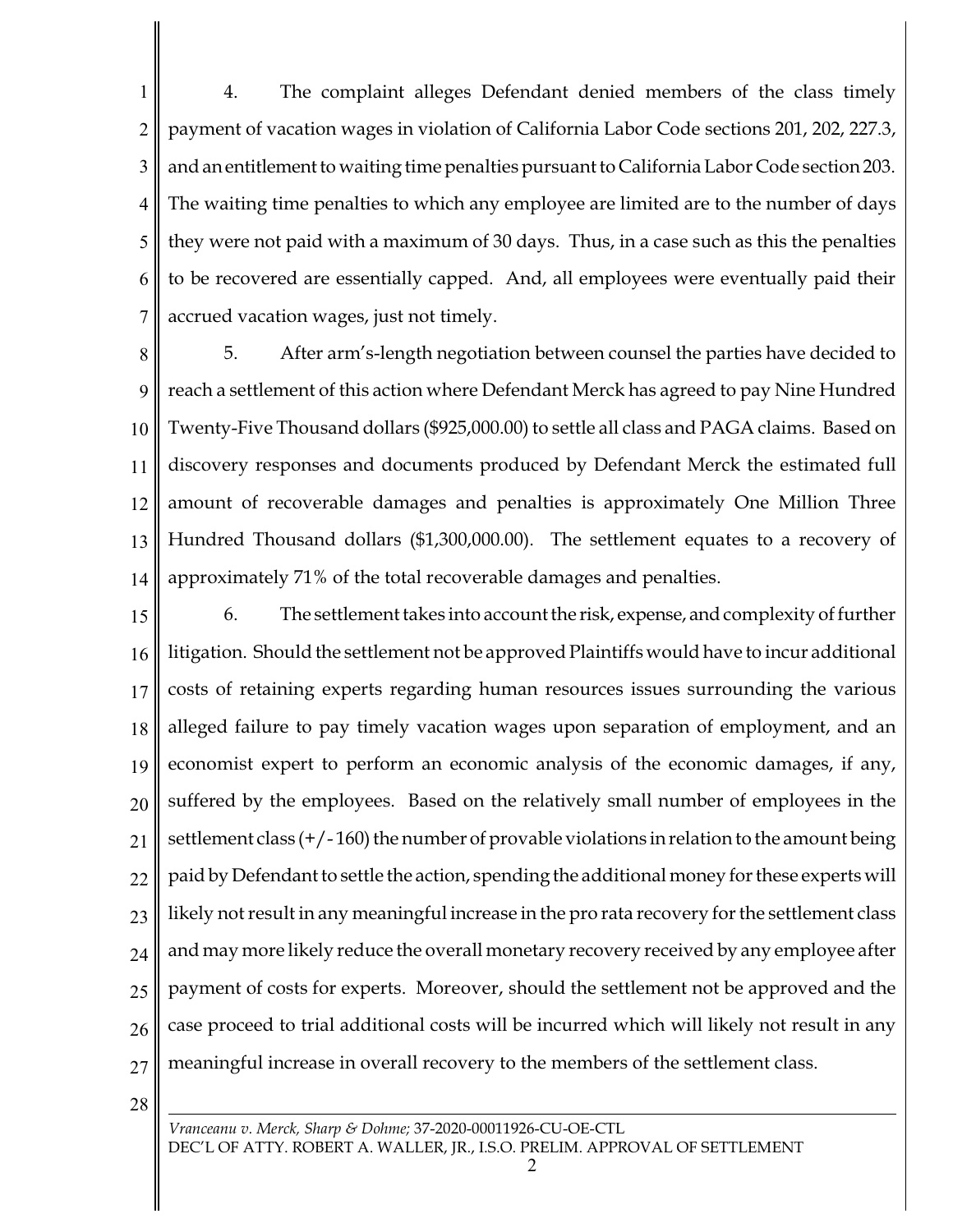1 2 3 4 5 6 7. Pursuant to the settlement agreement Defendant will not oppose a request for payment of attorney fees and reimbursement of costs up to Thirty-Three and One-Third percent  $(33\frac{1}{3}\%)$  of the \$925,000 gross settlement amount, or the equivalent of \$308,333.33, inclusive of reimbursable expenses. In addition, Defendant has agreed to not oppose a request for an enhancement payment to Plaintiff FLORIN VRANCEANU in an amount not to exceed \$10,000.

7 8 9 8. Should the court approve payment of maximum attorney fees and costs, plus the maximum \$10,000 enhancement payment to Plaintiff Fierro that would leave a net amount of \$606,666.67 for distribution to the settlement class.

10 11 12 13 14 9. Pursuant to the settlement agreement class members will recover their proportionate share of the net settlement amount based on the number of days they were not paid vacation wages timely upon separation. Given there are approximately 160 members in the settlement class if each employee were to receive the same amount they would recover approximately \$3,854.16 each.

15 16 17 10. Moreover, the settlement isnon-reversionary. Therefore, depending on how many class members elect to opt-out the amount recovered by the settlement class could be greater.

18 19 11. In exchange for this Settlement Payment, each Participating Class Member will release their claims as alleged in the action.

20 21 22 23 24 25 26 27 12. The putative class will be informed of the proposed settlement by way of the Notice of Class Action Settlement ("Notice") which will advise them of the claims to be released by the proposed Settlement. The Notice will further advise the Class of their rights to automatically be included in the settlement, their right to object to the settlement, or to request exclusion from the settlement, and the procedures and timing for doing so. It will also advise them of the Final Fairness hearing date and the names, addresses, and telephone numbers of those whom class members may contact in the event they have any questions.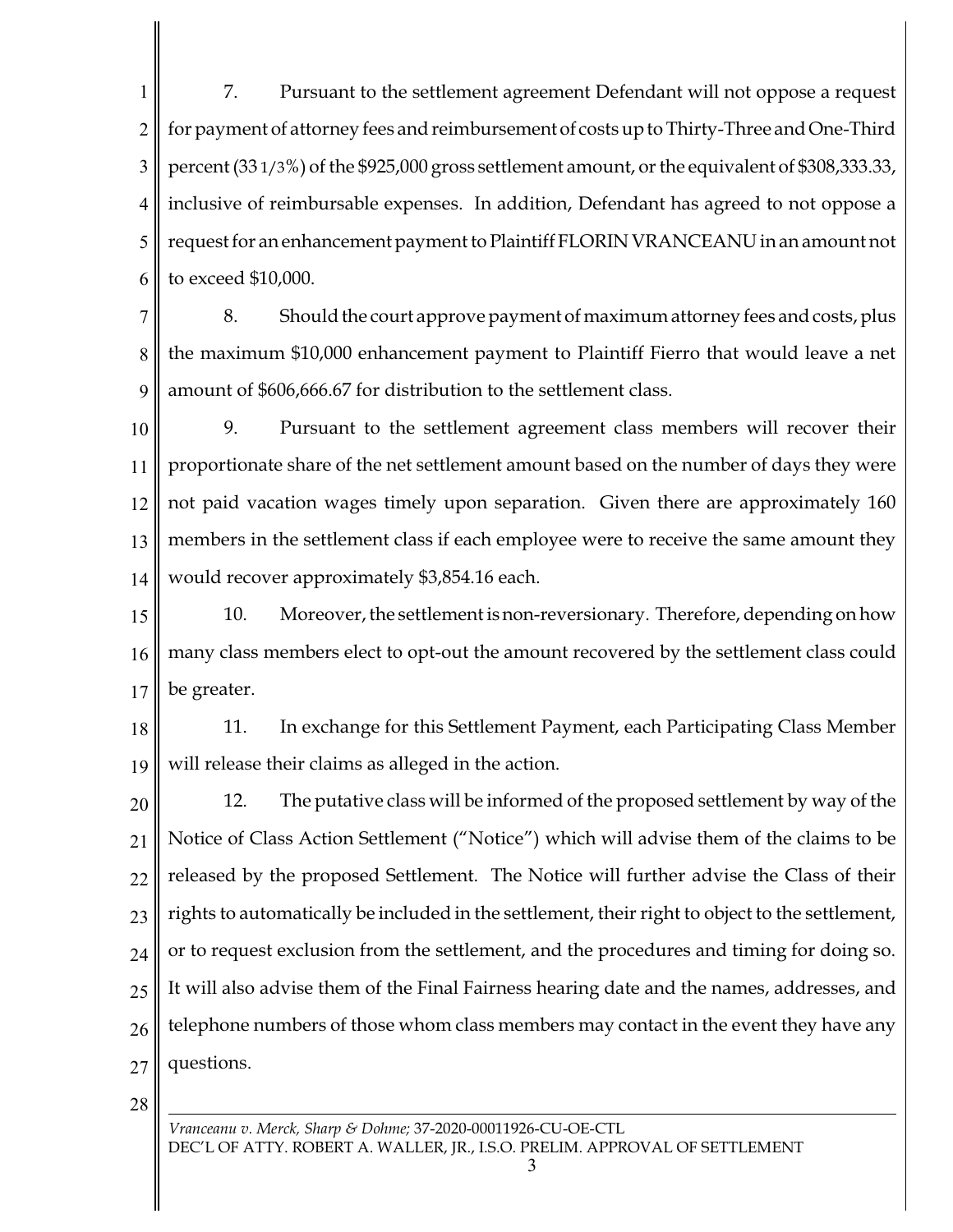1 2 3 4 5 6 7 8 13. Phoenix Settlement Administrators ("Phoenix") (or whomever is appointed by the Court to administer the class settlement) will act as the Settlement Administrator selected by the Parties. The costs of administration will be paid by Defendant Merck in additional to the gross settlement amount; this adds additional financial benefit to the class as those expenses will not be deducted from the settlement funds for distribution. Within 25 business days following entry of the preliminary approval order, Phoenix will mail to each member of the class the Notice approved by the court. Attached hereto as Exhibit "1" and incorporated by this reference is a copy of the proposed Notice.

9 10 11 12 14. Because this is a common fund settlement no claim form will need to be return by any class member to participate in the settlement. Class Members will have 45 days from the initial mailing date to request exclusion or to object to the settlement. This process ensures the best possible notice to the settlement class.

13 14 15 16 17 15. The proposed Notice will identify the individual Class Member's Estimated Days during the Class Period and the amount of money each may expect to receive. The Notice also includes the scope of the release of claims for both the Class Action Settlement class and the PAGA Settlement Class to be given in exchange for the Settlement Payment should the class member participate in the Settlement.

- 18 19 20 21 16. Because the amounts being recovered are for alleged penalties and are considered payment of non-wages, the Claims Administrator, or Defendant Merck, will also ensure the settlement class receive the appropriate tax reporting forms, *e.g.*, a Form 1099, for the amounts each class member receives.
- 22 23 24 25 26 27 17. Class Counsel is convinced this settlement is in the best interest of the class based on discovery conducted, the negotiations, and a detailed knowledge of the issues and evidence both supporting and adverse to the claims being made in this action. The length and risks of trial and other normal perils of litigation which may have impacted the value of the claims were all weighed in reaching the proposed settlement. In addition, the affirmative defenses asserted by Defendant, the prospect of a potential adverse summary
- 28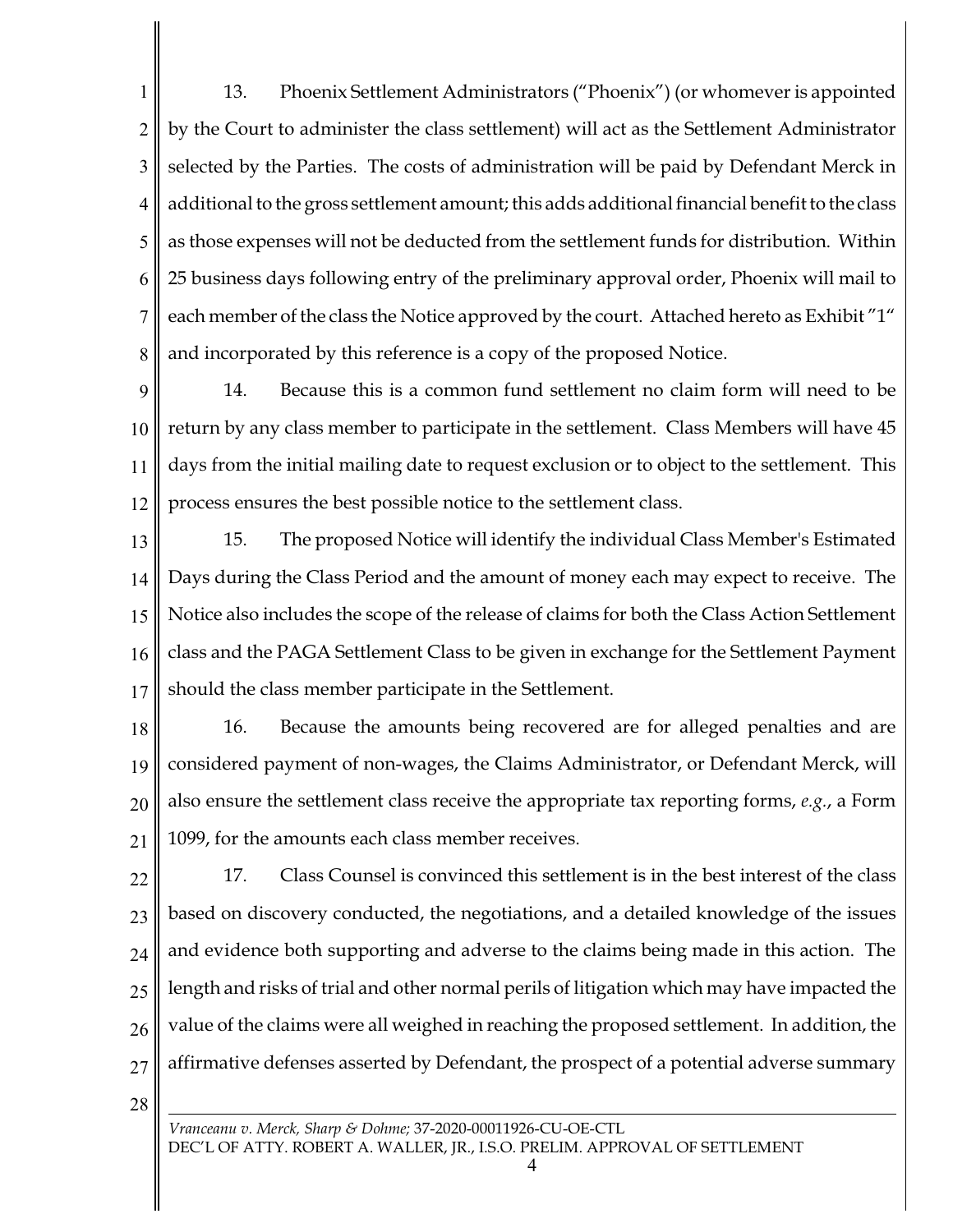1 2 3 4 judgment ruling, proving class certification issues, as well as the uncertainty of class certification, the difficulties of complex litigation, the lengthy process of establishing specific damages and various possible delays and appeals, were also carefully considered by Class Counsel in agreeing to the proposed settlement.

5 6 7 8 9 10 11 12 13 18. The Settlement was reached as a result of arm's-length negotiations. Though cordial and professional, the settlement negotiations have been, at all times, adversarial and non-collusive in nature. Indeed, continued good faith but occasionally contentious negotiations were required to ultimately reach agreement. While Class Counsel and Plaintiff believe in the merits of the case, they recognize the inherent risks of litigation and understand the benefits of the class receiving significant settlement funds immediately as opposed to risking an unfavorable decision on class certification, summary judgment, the merits of the case at trial, the damages awarded, and/or the results of any appeal which, in itself, can take several more years to litigate.

14 15 16 17 18 19 20 19. The proposed settlement, subject to the Court's approval, is the product of substantial effort by the Parties and their respective counsel. The settlement was reached following probative factual evaluation of Defendant's relevant policies and procedures, job descriptions, as well as detailed review of the records relating to the putative class members' dates of separation from employment, the date they paid vacation wages, their respective regular rate of compensation for purposes of determining their "daily rate" for purposes of calculating their amount of waiting time penalties.

21 22 23 20. The Parties thoroughly investigated and evaluated the factual strengths and weaknesses of this case before reaching the proposed Settlement, and engaged in sufficient investigation and formal and informal discovery to support the Settlement.

24 25 26 21. Plaintiff's counsel have significant experience in litigating similar multi-party and/or class actions involving misclassification, overtime, and failure to provide rest/meal period related cases.

27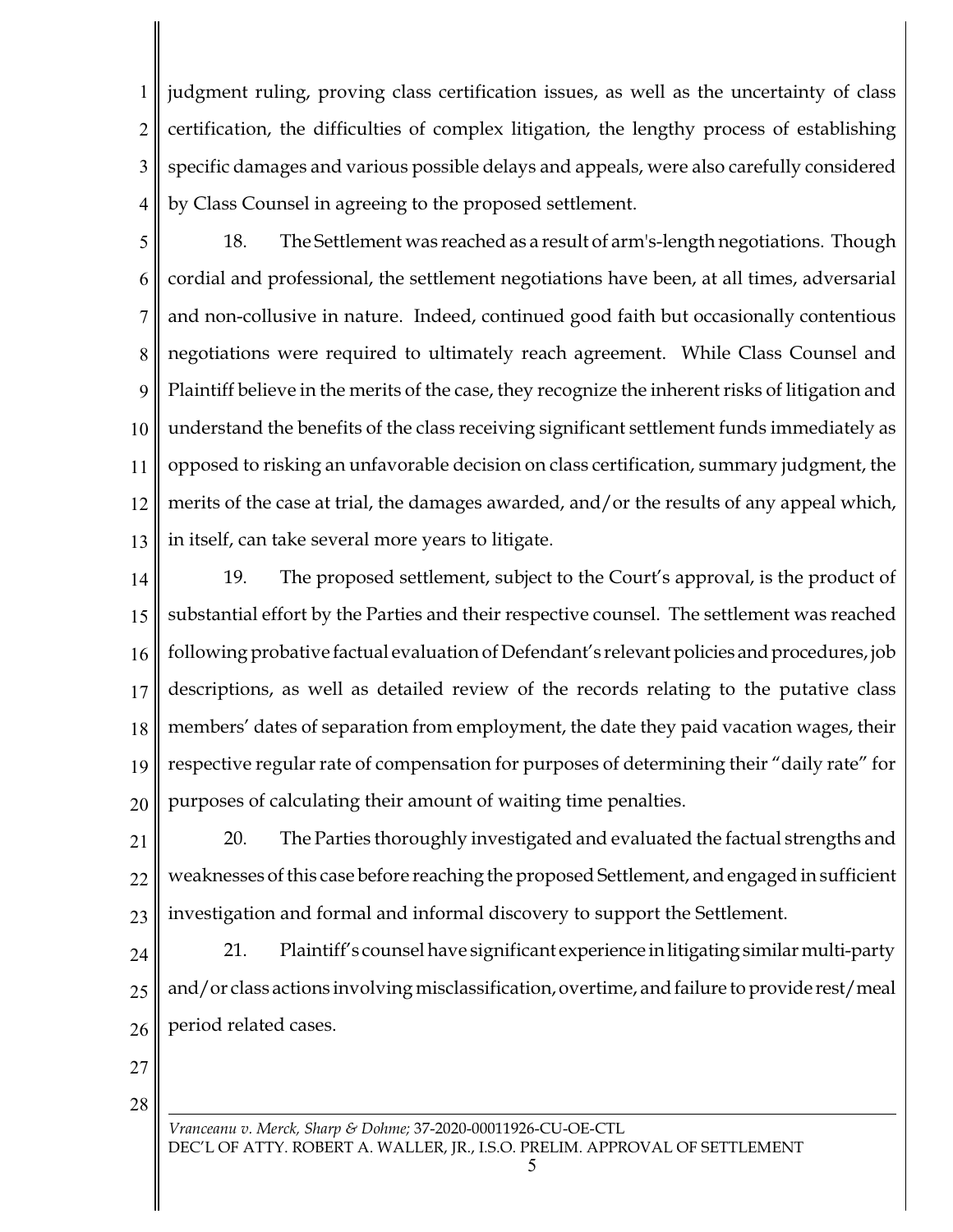1 2 3 22. I have been lead or co-lead counsel in approximately 22 jury and court trials in both state and federal courts. I have been lead or co-lead counsel in the following multiparty and/or class action cases:

4 5 6 7 a. *Busby v. Bactes*, San Diego Superior Court, Case No. 37-2014-00022652- CU-MC-CTL, which is a certified class action in which I was appointed class counsel, which proceeded to trial in November 2019 (before Hon. Kenneth J. Medel), and which is currently on appeal on a Petition for Review to the Supreme Court of California (D078204).

8 9 10 11 12 b. *Navarro v. R&R International Freight Forwarding, Inc.,* San Diego Superior Court, Case No. 37-2017-00014806-CU-WT-CTL, in which I represented the defendant-employer in a class and PAGA action for missed meal periods, missed rest breaks and unpaid overtime and applicable penalties. The case was settled on a class and PAGA basis.

13 14 15 16 17 c. *In re Waste Management Wage & Hour Cases*, JCCP 4534, San Diego Superior Court, which was a consolidated class action involving claims by drivers denied meal periods and rest breaks as well as allegations that Waste Management unlawfully auto-deducted 30 minutes from each drivers' work hours. The action was settled as a class action.

18 19 20 21 22 d. *Ryan Greig, et al. v. Pacific Eagle*, United States District Court Southern District of California, Case No. 07-cv-1176 JAH (POR), which was a multi-party action wherein I personally handled the claims of twenty (20) individual security guards claiming a failure to provide meal and rest periods and failing to pay proper overtime. The case was settled on an individual damages basis.

23 24 25 26 e. *Simsisulu, et al. v. Pacific Maritime Association*, United States District Court for the Central District of California, Western Division, Case No. CV99-11175 CBM (RCx), which was a multi-plaintiff case alleging race discrimination. Case was tried to a verdict in binding arbitration before JAMS.

27

28

*Vranceanu v. Merck, Sharp & Dohme;* 37-2020-00011926-CU-OE-CTL DEC'L OF ATTY. ROBERT A. WALLER, JR., I.S.O. PRELIM. APPROVAL OF SETTLEMENT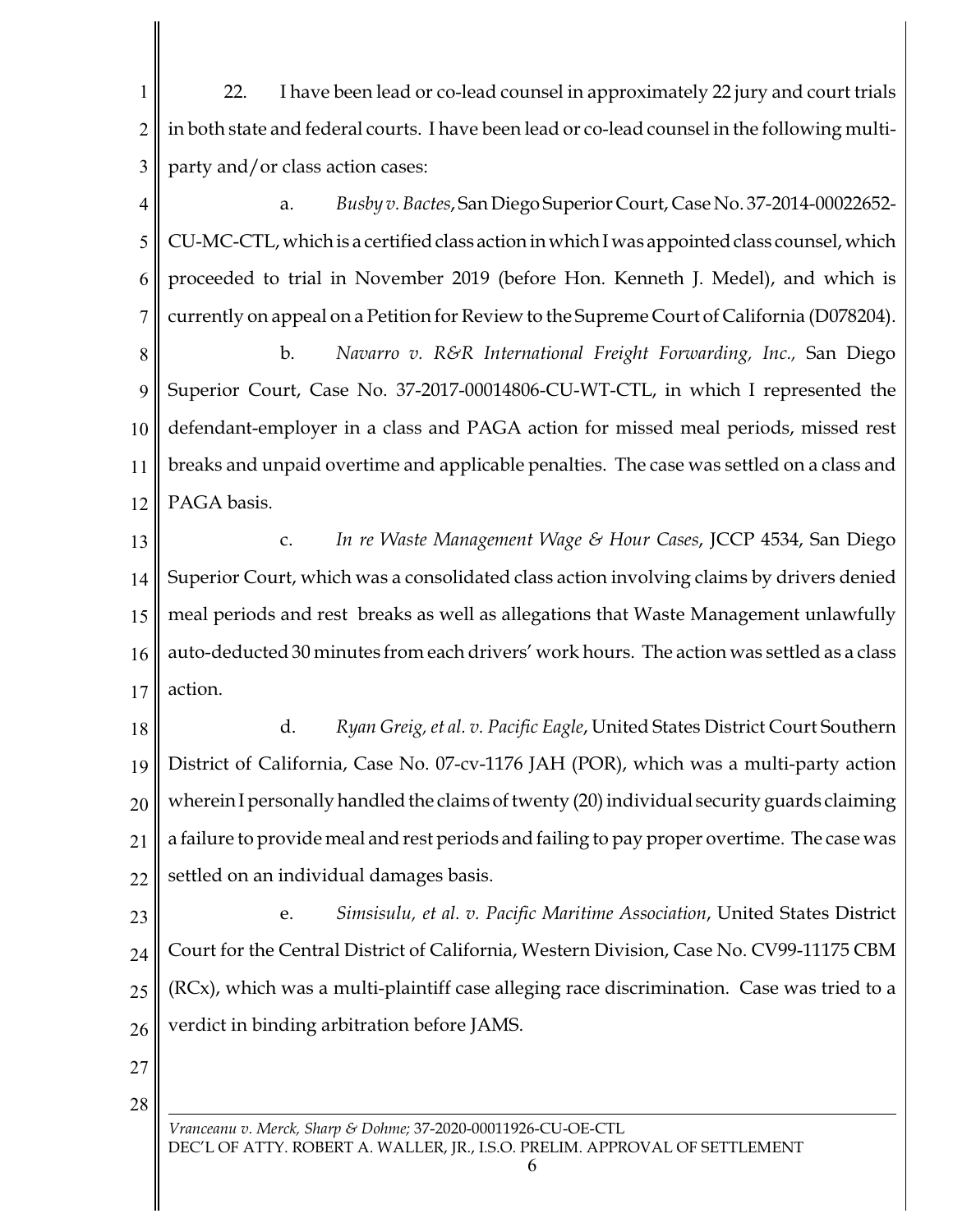1 2 3 4 f. *Robert Bernabe, et al. v. H&R Block Mortgage Corp., Option One Mortgage*, Orange County Superior Court, Case No. 30-2007-00100296, which was a multi-plaintiff, multi-action case for failure to pay employees earned bonuses. Cases were settled in mediation and directly between counsel.

5 6 7 8 g. *Megan Eldredge, et al. v. Irvine Company Apartment Communities, Inc., et al.*, Orange County Superior Court, Civil Complex Center, Case No. 30-2013-00668779-CU-NP-CXC, which was resolved on an individual basis following denial of class certification by the trial court.

9 10 11 12 h. *Kyle Hillis, et al. v. City of Aliso Viejo, et al.,* Orange County Superior Court, Civil Complex Center, Case No. 30-2013-00688926-CU-NP-CXC, which resulted in the City of AlisoViejo changing an unlawful/unapproved traffic sign resulting in traffic citations to motorists.

13 14 15 16 17 18 19 i. *D'Angelo Santana, et al. v. Rady Children's Hospital - San Diego*, San Diego Superior Court Case No. 37-2014-00022411-CU-MT-CTL [consolidated with *Marceleno v. Rady Children's Hospital - San Diego*, Case No. 37-2014-0022652-CU-MC-CTL], a class action alleging violations of the California Confidentiality of Medical Information Act ("CMIA"), California Civil Code §56, *et seq*, on behalf of 14,121 patients whose information was release. Case settled after class certification and denial of Defendant's motion for summary judgment.

20 21 23. I am also counsel or co-counsel of record in the following pending class and/or PAGA actions:

22 23 24 25 26 a. *Jane Doe v. Santa Cruz-Monterey-Merced Managed Medical Care Commission, d.b.a. Central California Alliance for Health*, Santa Cruz Superior Court, Case No. 20CV02149, a class action alleging violations of the California Confidentiality of Medical Information Act ("CMIA"), California Civil Code §56, *et seq*, on behalf of +/- 35,000 patients whose information was release. Case is pending.

27

28

*Vranceanu v. Merck, Sharp & Dohme;* 37-2020-00011926-CU-OE-CTL DEC'L OF ATTY. ROBERT A. WALLER, JR., I.S.O. PRELIM. APPROVAL OF SETTLEMENT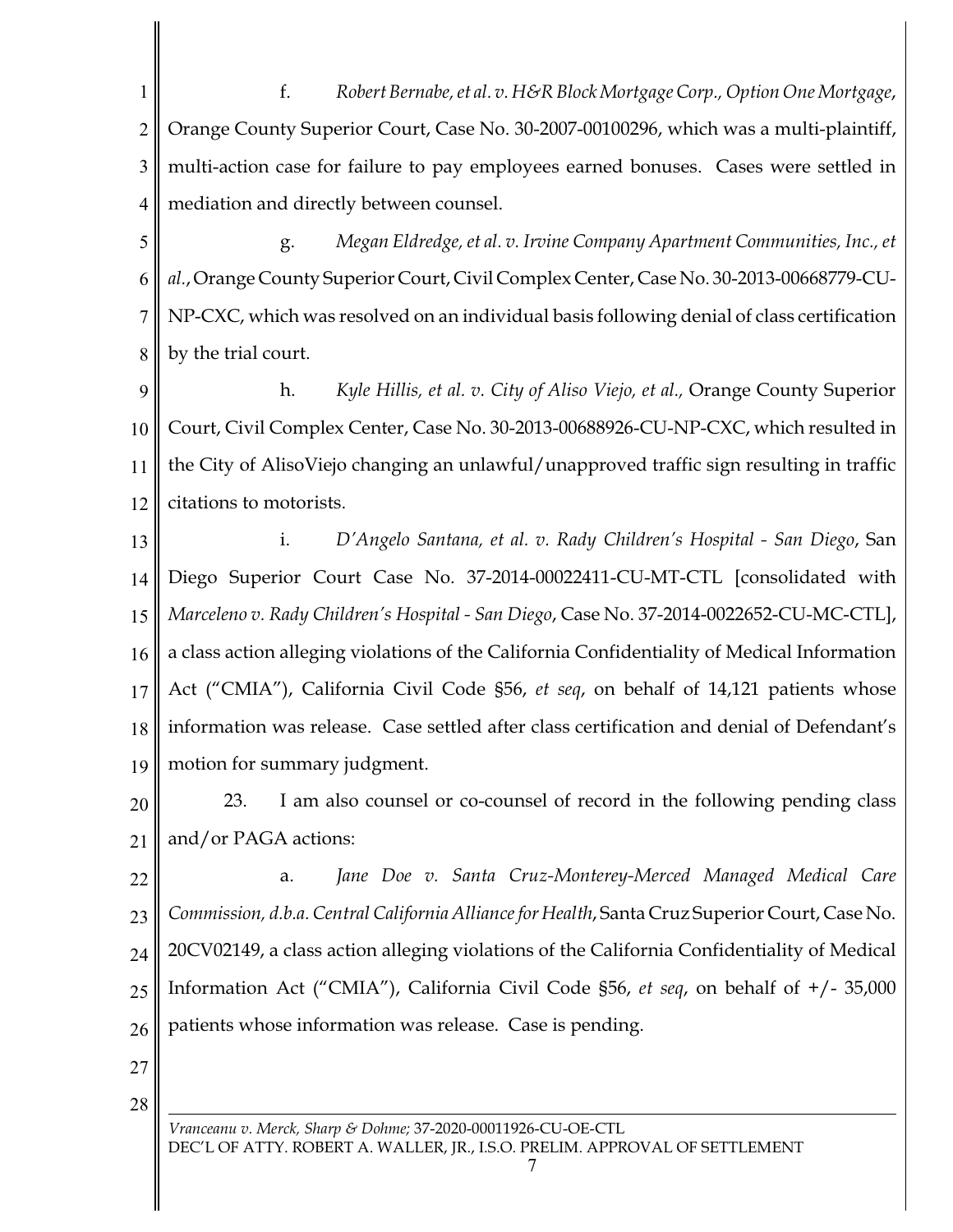1 2 3 4 5 b. *In re: Scripps Health Data Incident Litigation*, San Diego Superior Court, Case No. 37-2021-00024103-CU-BT-CTL (assigned to Hon. Gregory W. Pollack), a class action alleging violations of the California Confidentiality of Medical Information Act ("CMIA"), California Civil Code §56, *et seq*, on behalf of nearly one million patients whose information was release. Case is pending.

6 7 8 9 10 11 c. *Gallardo v. Amazon.com Services, LLC*, U.S.D.C. Southern District of California, Case No. 3:22-cv-00297-LAB-AHG, removed from San Diego Superior Court (Case No. 37-2022-00001593-CU-OE-CTL), a class action alleging mis-classification of Area Managers, failure to pay overtime wages, failure to provide proper wage statements, and failure to provide seating in violation of the California Labor Code and applicable Department of Industrial Relations Wage Order. Case is pending.

12 13 14 15 16 17 18 d. *Kelly Bell v. Scripps Health, Inc.*, San Diego Superior Court, Case No. 37- 2022-00005620-CU-OE-CTL (assigned to Hon. Joel R. Wohlfeil), a class action alleging failure to pay timely overtime wages and failure to provide meal periods. Case is pending. e. *Ibolya Radulescu v. Western Union,* U.S.D.C. District of Colorado, Case No. 1:19-cv-03009-SKC, a class action alleging violations of Colorado Consumer Protection statutes for Western Union's failure to notify customers who sent money that the money they sent was never picked up or redeemed and Western Union retained possession of the

20 21 22 23 24 25 e. *Leigh-Pink,et al. v.RioProperties LLC*, U..S.D.C. District ofNevada,Case No. 2:17-cv-02910-GMN-VCF, a consumer class action alleging the Rio All-Suites Hotel concealed from guests the presence of an uncontrolled outbreak of *Legionella* bacteria in the hotel's water system. Case is pending in the District Court of Nevada with a certified question from the Court of Appeals for the Ninth Circuit pending before the Supreme Court of Nevada (No. 82572).

funds. Case is pending a ruling on class certification.

26 / / /

27 / / /

28

19

*Vranceanu v. Merck, Sharp & Dohme;* 37-2020-00011926-CU-OE-CTL DEC'L OF ATTY. ROBERT A. WALLER, JR., I.S.O. PRELIM. APPROVAL OF SETTLEMENT